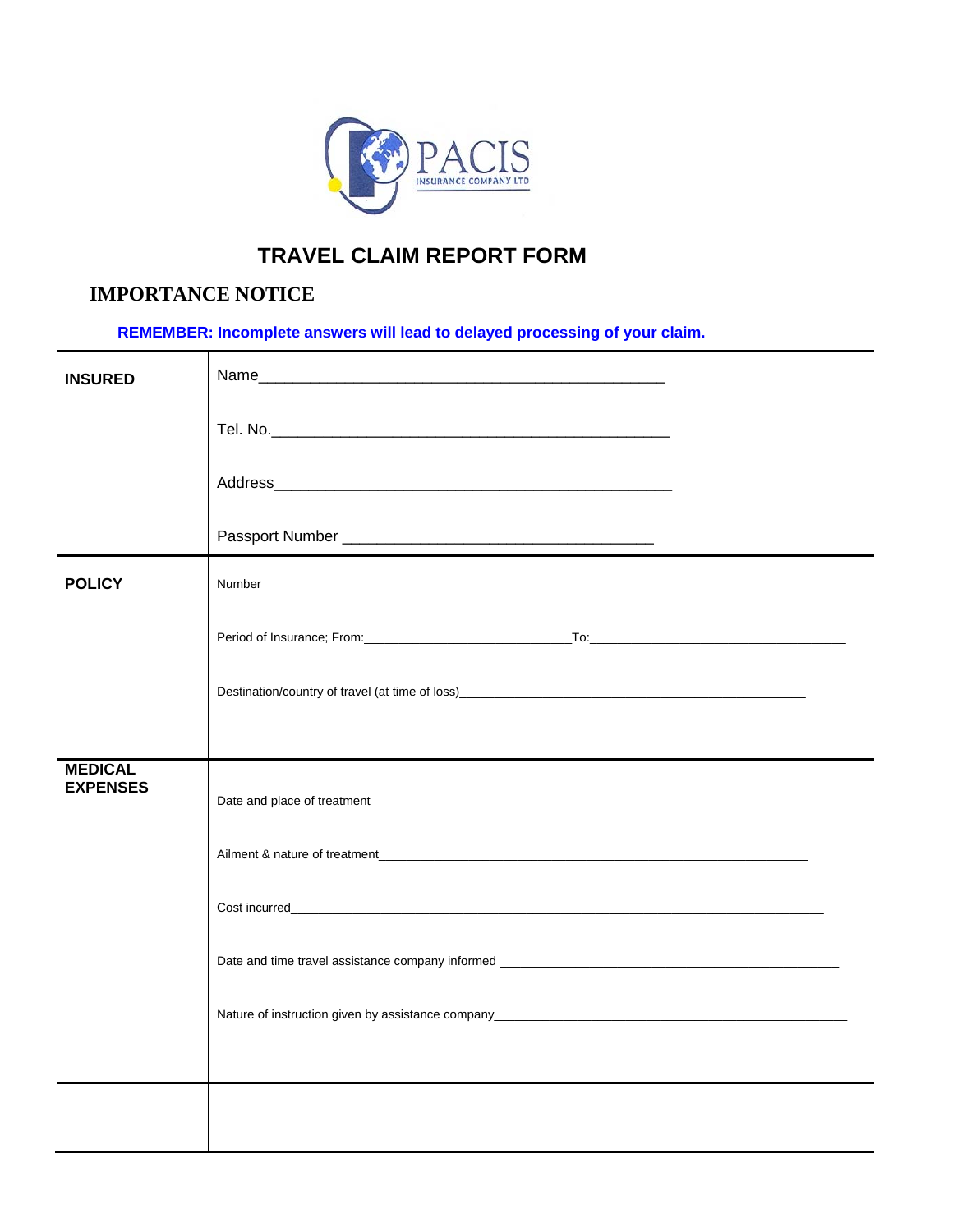| <b>DAMAGE/THEFT/</b><br><b>LOSS</b> |                                                             |
|-------------------------------------|-------------------------------------------------------------|
|                                     |                                                             |
|                                     |                                                             |
|                                     | <u> 1989 - Johann Stoff, amerikansk politiker (d. 1989)</u> |
|                                     |                                                             |
|                                     |                                                             |
|                                     |                                                             |
|                                     |                                                             |
|                                     |                                                             |
|                                     |                                                             |
|                                     |                                                             |
| <b>EXTRA</b><br><b>EXPENSES</b>     |                                                             |
|                                     |                                                             |
|                                     |                                                             |
|                                     |                                                             |
|                                     |                                                             |
|                                     |                                                             |
|                                     |                                                             |
|                                     |                                                             |
|                                     |                                                             |

I DECLARE that these particulars are true and correct and undertake to forward immediately

(and answered) any correspondence to this accident.

| Date.                | Name. |
|----------------------|-------|
|                      |       |
| Signature of Insured |       |
|                      |       |

(and stamp)